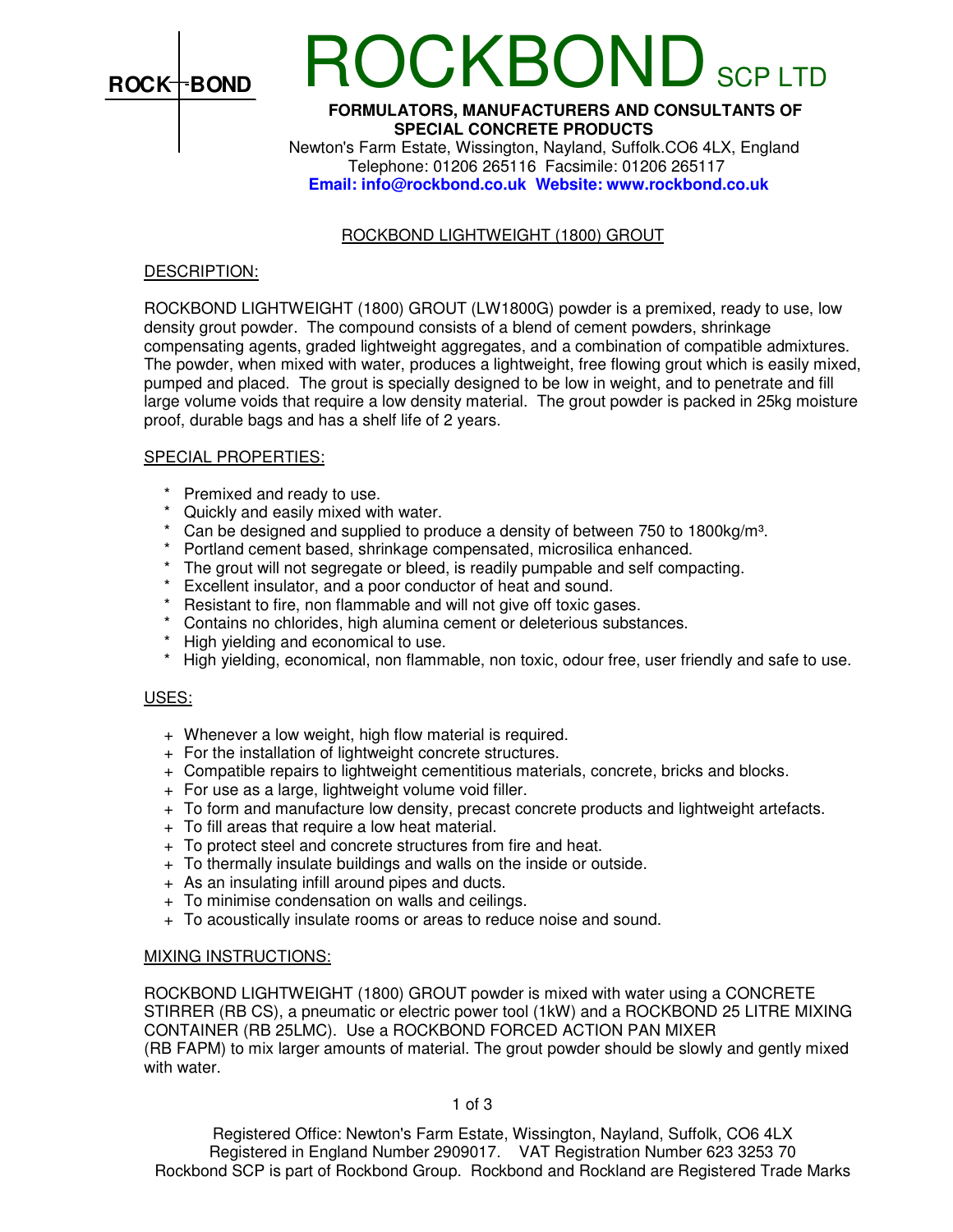# ROCKBOND LIGHTWEIGHT (1800) GROUT, MIXING INSTRUCTIONS CONTINUED...

 Add 6.00 litres of water to the container or mixer. Pour 25kg of powder onto the water while mixing. For batches of 2 or more bags, repeat the procedure. After all the powder has been added, mix for 30 seconds. The grout is now ready for use.

Alternatively, small amounts of the material can be prepared by slowly adding the powder the powder to a quantity of water and mixing to the required consistency.

# APPLICATION PROCEDURE:

All necessary preparatory work must be completed before the grout is mixed. Ensure that all surfaces with which the grout comes into contact are clean and dust free. A strong concrete substrate free of all friable material will enhance a good bond.

On weak, friable or porous substrates, use ROCKBOND PRIMER LATEX (RB PL) to penetrate, consolidate, strengthen and seal the surface. With a brush or a soft broom, brush the latex completely and evenly over the surface. Work the latex well into the substrate. Pay particular attention to the edges of the repair, and brush the liquid at least 25mm beyond the repair area. Brush out any puddles, and let the latex dry out, usually 15 to 30 minutes depending on conditions.

If the substrate requires a primer, or to enhance the bond, apply a second coat of latex to the first coat. Normally, 1 litre of the ROCKBOND PRIMER LATEX will treat 5m² of concrete surface with a two coat application.

Shutters must be impermeable to the passage of water, and strong enough to contain and support the grout. Sufficient hydrostatic head must be given to the material to enable it to flow completely through the void to be filled. Make sure enough grout is mixed and available so that the operation can be performed in one continuous pour.

When grouting has been completed, or when the shutters are removed, any exposed grout must be cured immediately with ROCKBOND CURE (RB C) at the rate of 10m²/litre. During adverse weather conditions, such as high temperatures or drying winds, repeat the procedure after the first coat is dry.

# TECHNICAL DATA:

TYPICAL DATA at 24% water/powder ratio at 20ºC

| <b>CONSISTENCY:</b>      | Good grout |
|--------------------------|------------|
| <b>CONSISTENCY LIFE:</b> | 1 hour     |

DENSITY: 1800kg/m<sup>3</sup>

MINIMUM COMPRESSIVE STRENGTH:

|      | 28 Days |
|------|---------|
| - 25 | 50 MPa  |

 YIELD: 25kg of powder yields 17.50 litres of good grout. 1m<sup>3</sup> of good grout requires 1.425 tonnes of grout powder.

# 2 of 3